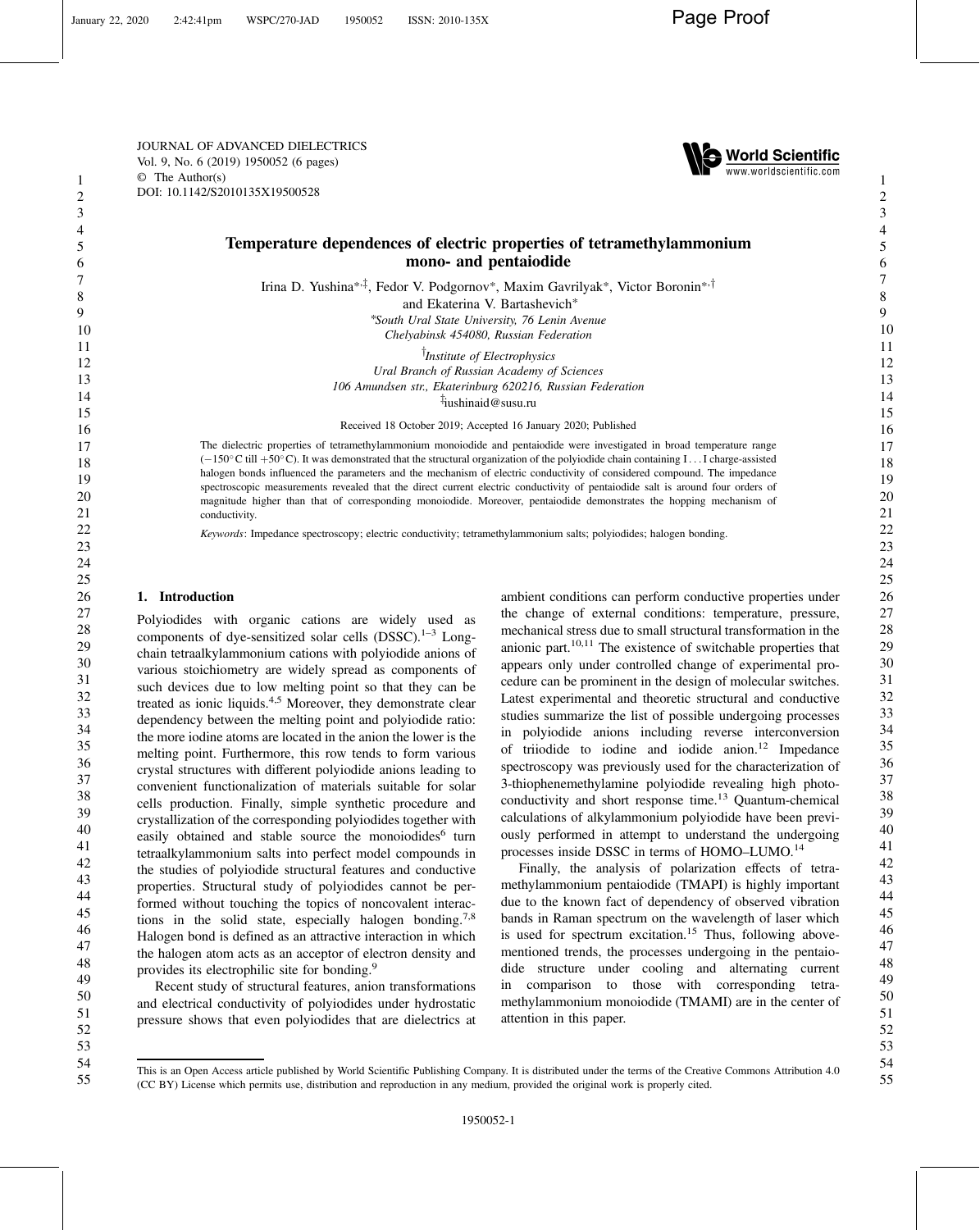<span id="page-1-0"></span>

## 2. Materials and Methods

To investigate the dielectric properties of TMAMI and TMAPI, initial single crystals were milled into the powder and, then, pressed (five tons) in pellets. The thickness and diameter of these pellets were around  $d_{cr} = 850 \,\mu \text{m}$  and  $d = 5$  mm, respectively.

### 2.1. Sample characterization

TMAPI was initially obtained in a single crystal form by the interaction of TMAMI and iodine in 1:2 ratio in ethanol solution. Pentaiodide crystals were grown during slow solvent evaporation at room temperature. TMAMI was recrystallized from ethanol in order to obtain white thin needle-like crystals.

Crystal structure of TMAMI (CSD refcode QQQCVG02[16\)](#page-5-0) is characterized by rather isolated iodide ions (Fig. 1(a)), while TMAPI (refcode DULZOZ01[17](#page-5-0) at room temperature, CCDC Number: 1958945 at  $100 K^{18}$ ) tend to form a cage-like net structure with organic cation inside due to multiple  $I \dots I$  contacts (Fig. 1(b)).

### I. D. Yushina et al. J. Adv. Dielect. 9, 1950052 (2019)

 

 

TMAPI crystallizes as large prismatic crystals of dark color with green refluent surface (Fig.  $2(a)$ ). Its structure has been proved by single-crystal X-ray diffraction; obtained crystallographic model coincides with Cambridge Structural Databank structure (CSD refcode DULZOZ01). Crystal packing in this structure is formed by pentaiodide 3D organization via the symmetric motif of I ... I halogen bonds with 3.5986 Å distance (100 K) (Fig. 1(b)). Tetraalkylammonium cations are located inside such pentaiodide squares. 

Comparison of selected interatomic distances (Table [1\)](#page-2-0) shows that the most notable change with temperature is observed for  $I1, \ldots, I3$  charge-assisted halogen bond  $(\Delta = 0.044 \text{ Å})$  which is responsible for the formation of continuum anionic net and cationic cage (Fig. 1(b)). Thus, further discussed changes in dielectric properties can be more likely associated with tiny structural rearrangements in this particular fragment of TMAPI crystal structure.

## 2.2. Impedance spectroscopy methodology

The complex impedance spectra  $(Z = Z' - iZ'')$  of the prepared TMAMI and TMAPI tablets were measured in the



Fig. 1. The fragments of TMAMI (a) and TMAPI (b) crystal structures with selected short contacts distances (Å).



Fig. 2. The appearance of: (a) TMAPI crystal under  $4 \times$  microscope magnification; (b) temperature-controlled chamber with copper electrodes.

1950052-2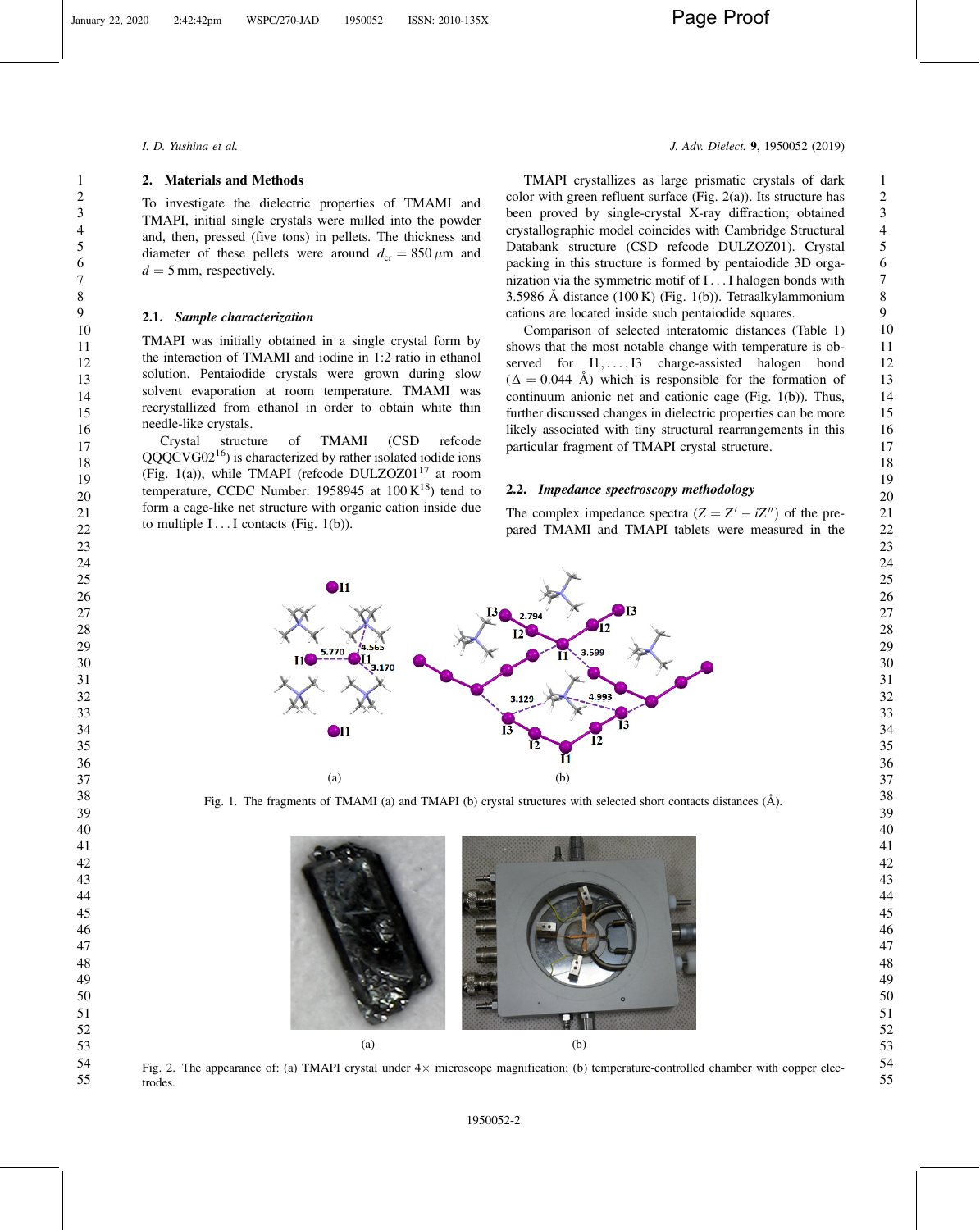Table 1. Comparison of the geometric parameters for the crystal structure of Tetramethylammonium penta- and monoiodide at 273 K and 100 K.

| Bond distances       |        | $C_4H_{12}N^+I_5^-$ , 273 K $C_4H_{12}N^+I_5^-$ , 100 K | $C_4H_{12}N^+I^-,$<br>273K |
|----------------------|--------|---------------------------------------------------------|----------------------------|
| $I(2) - I(3)$        | 2.7924 | 2.7939                                                  |                            |
| I(1)–I(2)            | 3.1486 | 3.1396                                                  |                            |
| $I(1), \ldots, I(3)$ | 3.6422 | 3.5986                                                  |                            |
| $I(3), \ldots, I(2)$ | 4.3587 | 4.2488                                                  |                            |
| $I(3), \ldots, N(1)$ | 4.9110 | 4.9930                                                  | 4.5650                     |
| $I(3), \ldots, H(2)$ | 3.2687 | 3.1290                                                  | 3.1705                     |

spectral range from  $10^{-2}$  Hz to  $5 \times 10^6$  Hz with a Novocontrol Beta System impedance spectrometer. The amplitude of the probing oscillating voltage was 0.1 V. The pellets were mounted in temperature-controlled chamber Linkam (Fig. [2\(](#page-1-0)b)). The measurements of impedance spectra were carried out in the temperature range from  $-150^{\circ}$ C till  $+50^{\circ}$ C. The spectra of the dielectric permittivity  $\varepsilon = \varepsilon' - i\varepsilon''$  were evaluated from the impedance spectra using the relations

$$
\varepsilon' = Z'' d_{\rm cr} / 2\pi f \varepsilon_0 S (Z'^2 + Z''^2),\tag{1}
$$

<span id="page-2-0"></span>I. D. Yushina et al. J. Adv. Dielect. 9, 1950052 (2019)

$$
\varepsilon'' = Z'd_{\rm cr}/2\pi f \varepsilon_0 S(Z'^2 + Z''^2),\tag{2}
$$

where  $\varepsilon_0$  is the dielectric permittivity of vacuum, S is the electrode area.

The dielectric spectra of TMAMI could be measured only at temperatures above  $0^{\circ}$ C, as at lower temperatures the electric current flowing through this sample was out of the measuring range of the impedance spectrometer.

For a more detailed investigation of dielectric properties, the complex dielectric spectra were transformed into the complex modulus spectra:  $M = 1/\varepsilon$ .

The electric properties (direct current conductivity and mechanism of electric conductivity) were investigated using complex conductivity spectrum representation

$$
\sigma = i2\pi\varepsilon_o \varepsilon. \tag{3}
$$

To analyze the electric properties of the samples following from these spectra, the real and imaginary parts of Eq. (3) could be written in explicit forms as

$$
\sigma' = 2\pi f \varepsilon_0 \varepsilon'' + \sigma'_{\text{hop}} + \sigma_{\text{DC}},\tag{4}
$$

$$
\sigma'' = 2\pi f \varepsilon_0 \varepsilon' + \sigma_{\text{hop}}''.
$$
 (5)



Fig. 3. Real and imaginary parts of electric conductivity spectra for TMAMI (a, c) and TMAPI (b, d) at different temperatures.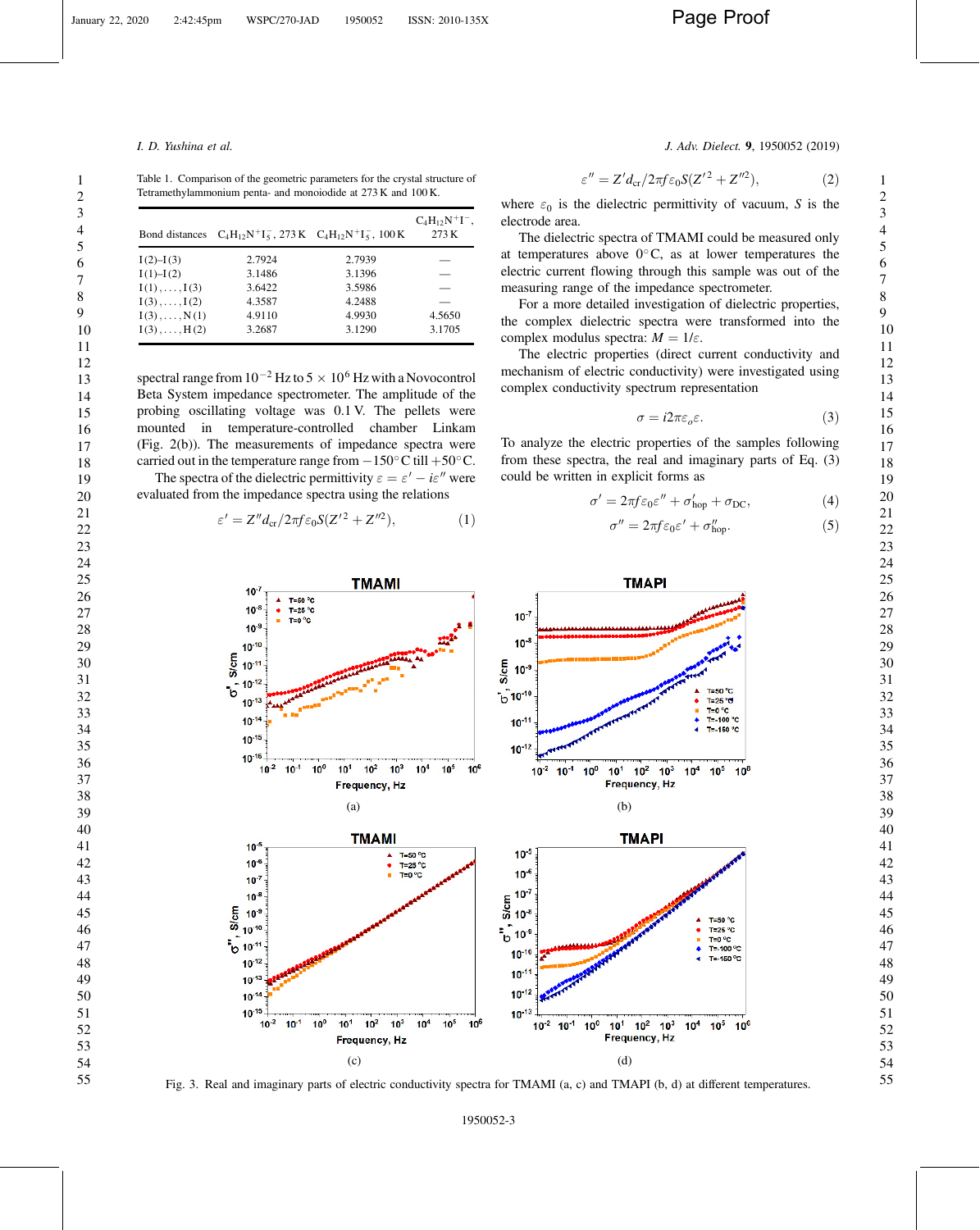Here,  $\sigma_{\text{hop}} = \sigma'_{\text{hop}} - i\sigma''_{\text{hop}}$  is the complex hopping conductivity,  $\sigma$  DC is the real value electronic DC conductivity. In the limiting case,  $f \rightarrow 0$  Hz, these following formulae are reduced:

$$
\sigma' \approx \sigma'_{\rm hop} + \sigma_{\rm DC},\tag{6}
$$

**TMAMI** 

$$
\sigma'' \approx \sigma''_{\text{hop}}.\tag{7}
$$

Therefore,  $\sigma_{DC}$  could be found estimated from the horizontal asymptote ( $\sigma'(f) \to \sigma_{DC}$  at  $f \to 0$  Hz) and the parameters of hopping conductivity from the functional dependence of the  $\sigma'$  and  $\sigma''$  in this frequency limit.

### 3. Results and Discussion

 $10<sup>7</sup>$ 

As follows from Fig. [3](#page-2-0), the conductivity spectra of TMAMI and TMAPI samples are remarkably different. The real part of conductivity spectra of TMAPI (Figs.  $3(b)$  and  $3(d)$ ) has pronounced horizontal asymptote at almost all temperatures

<span id="page-3-0"></span>I. D. Yushina et al. J. Adv. Dielect. 9, 1950052 (2019)

and its  $\sigma_{\text{DC}}$  varies in the range from  $5.8 \times 10^{-13}$  S/cm  $(T = -150^{\circ} \text{C})$  till  $3.3 \times 10^{-8}$  S/cm  $(T = 50^{\circ} \text{C})$ .

In case of TMAMI, it was impossible to correctly estimate  $\sigma_{\text{DC}}$  at  $T = -150$  °C owing to insufficient sensitivity of the impedance spectrometer. However, at  $T = 25^{\circ}$ C, it is equal to around  $4.6 \times 10^{-12}$  S/cm. Hence, the DC conductivity of TMAPI is around four orders of magnitude higher than that of TMAMI.

In comparison with TMAMI, TMAPI demonstrates the pronounced hopping mechanism of electric conductivity. As follows of imaginary parts of both samples,  $\sigma''$  spectra of TMAMI tends to zero at  $f \rightarrow 0$  Hz which means that the contribution of the hopping mechanism of conductivity is infinitesimal (Fig. 4).

The situation changes dramatically for TMAPI. Pentaiodide anion induces the hopping conductivity. As one can clearly see from  $\sigma''$  spectra of TMAPI, they have nonzero asymptotic behavior at low frequency limit. Hence, one can estimate the imaginary part of the hopping conductivity as

> T=50 °C  $T = 25 °C$ T=0 °C  $T = 100 °C$ T=-150 °C

**TMAPI** 



T=50 °C<br>T=25 °C<br>T=0 °C

Fig. 4. Real and imaginary parts of dielectric spectra for TMAMI (a, c) and TMAPI (b, d) at different temperatures.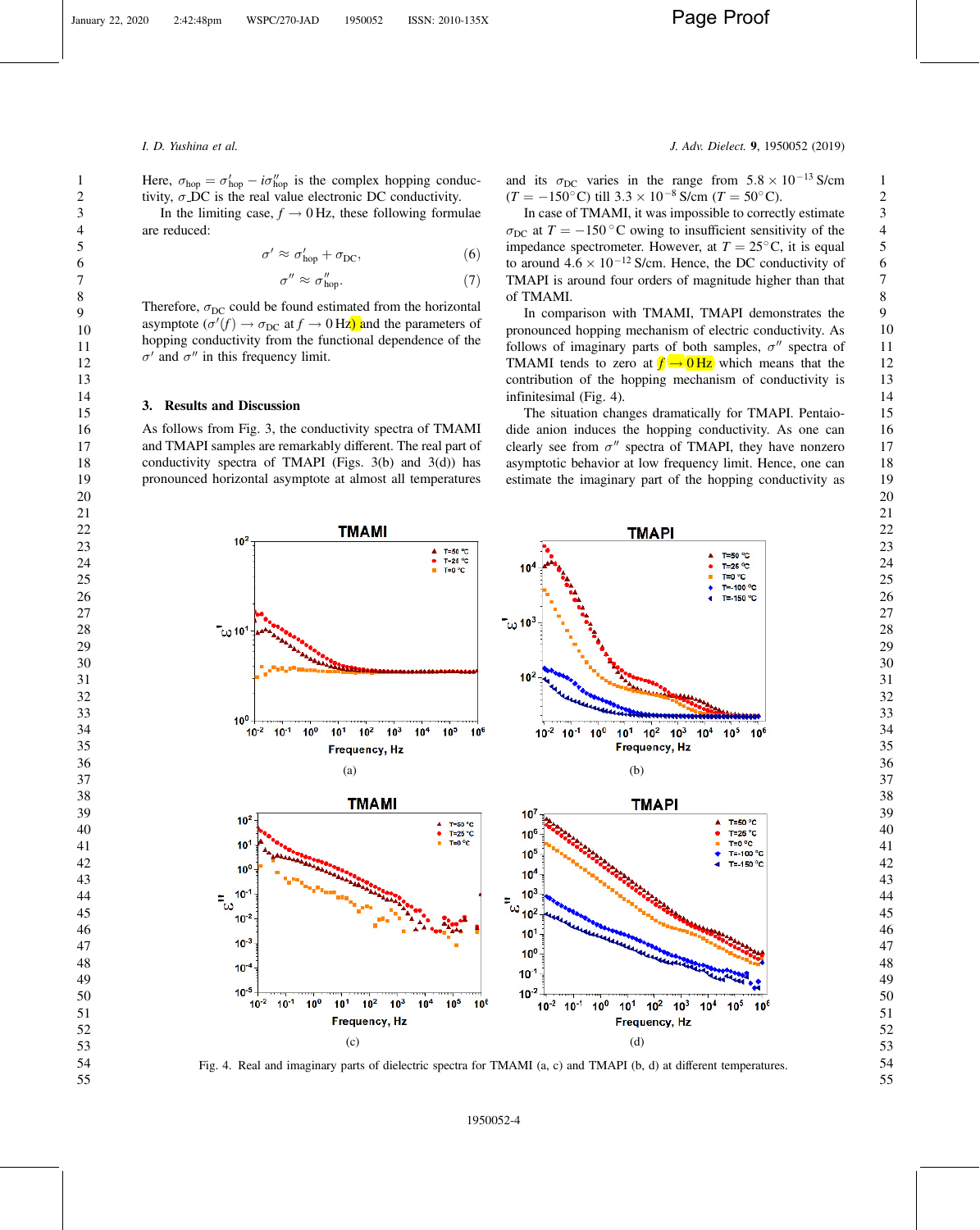<span id="page-4-0"></span>I. D. Yushina et al. J. Adv. Dielect. 9, 1950052 (2019)



Fig. 5. Real and imaginary parts of electric modulus spectra for TMAMI (a, c) and TMAPI (b, d) at different temperatures.